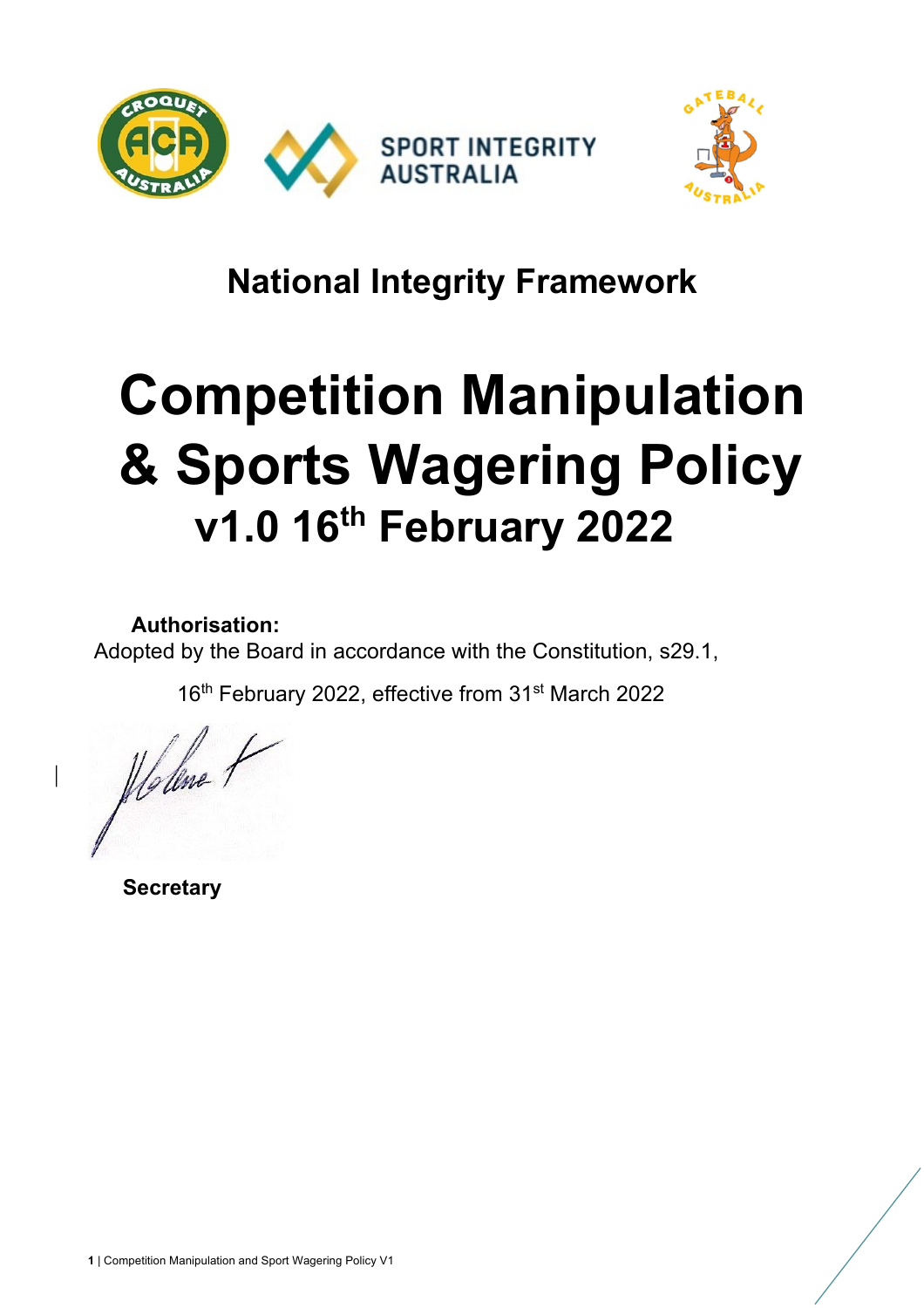# **TABLE OF CONTENTS**

| 1.  | <b>Definitions</b>                                  | 1                       |
|-----|-----------------------------------------------------|-------------------------|
| 2.  | <b>Jurisdiction</b>                                 | 1                       |
| 3.  | <b>Prohibited Conduct</b>                           | 1                       |
| 3.1 | <b>Prohibited Conduct</b>                           | 1                       |
| 4.  | <b>Obligations</b>                                  | $\overline{2}$          |
| 4.1 | Reporting                                           | $\overline{2}$          |
| 4.2 | Information sharing                                 | 3                       |
| 4.3 | Monitoring by Wagering Service Providers            | 3                       |
| 4.4 | Sponsorship within Croquet                          | 3                       |
| 5.  | <b>Complaints, Disputes &amp; Discipline Policy</b> | $\overline{\mathbf{4}}$ |
| 6.  | <b>National Integrity Framework</b>                 | 4                       |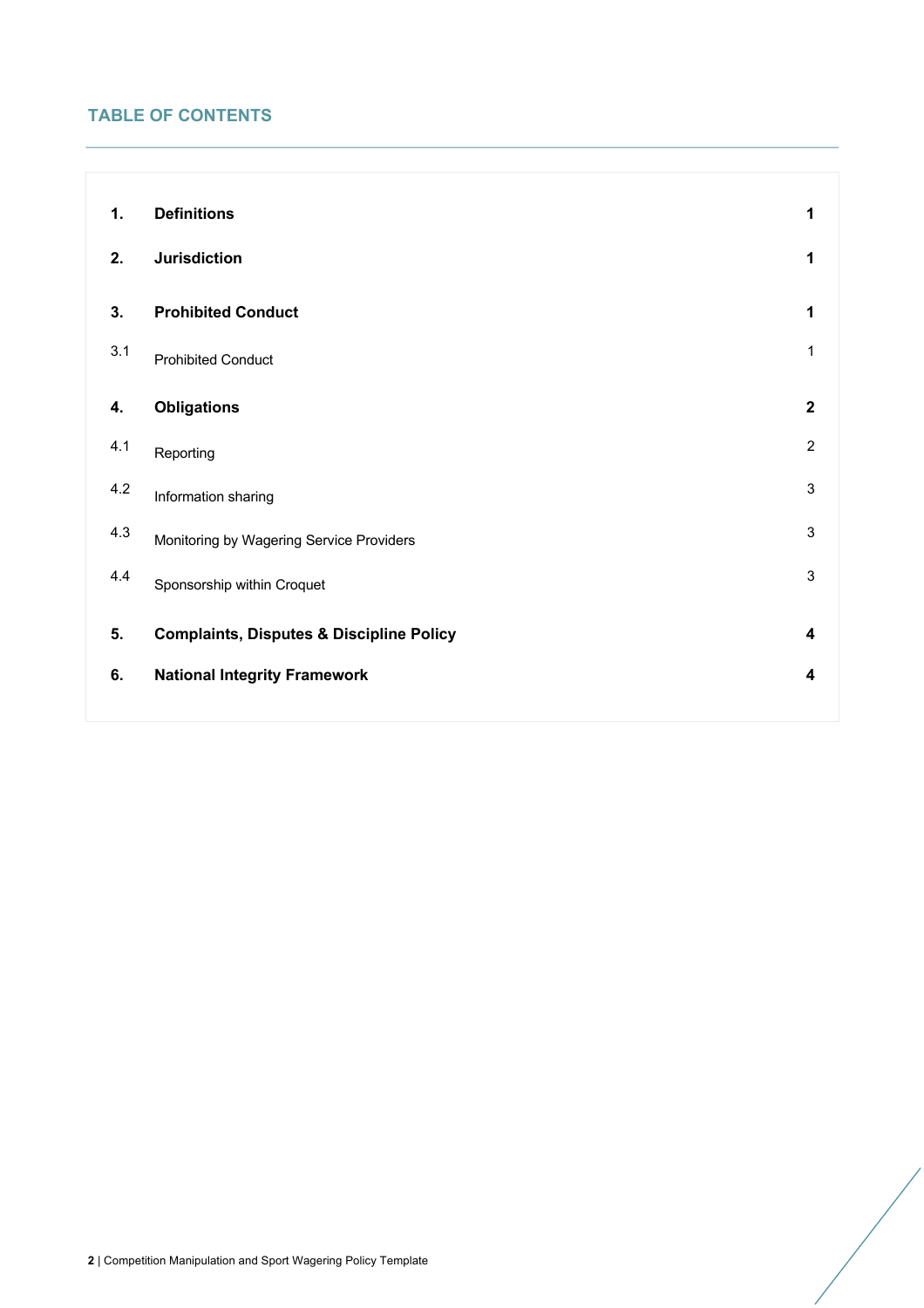### **SUMMARY**

The manipulation of sporting competitions and related activities undermines the integrity of sport.

Manipulating sporting competitions can be a crime and punishable by law.

This Policy prescribes prohibited conduct which constitutes a breach, as well as offences which must be reported to Croquet Australia

Through this Policy, the Australian Croquet Association aims to ensure that its core values, good reputation and positive behaviours and attitudes are maintained.

### **1. Definitions**

Defined terms not otherwise defined in this Policy have the meaning given to them in the National Integrity Framework. In this Policy the following words have the corresponding meaning:

**Benefit** means any advantage and is not limited to property.

**Wagering Service Provider** means any company or other undertaking that promotes, brokers, arranges or conducts any form of wagering activity in relation to Croquet or Gateball in Australia.

**Inside Information** means any information connected to the conduct, management or organisation of a sporting event that is not generally available and if it were generally available, the information, would, or would be likely to, influence a person's decision to bet on the sporting event or in making any other betting decision.

**Policy** means this Competition Manipulation and Sport Wagering Policy.

**Prohibited Conduct** means conduct proscribed by clause 3 of this Policy.

#### **2. Jurisdiction**

This Policy applies to:

- (a) Relevant Persons; and
- (b) Relevant Organisations.

### **3. Prohibited Conduct**

#### **3.1 Prohibited Conduct**

 $\overline{\phantom{a}}$ 

A Relevant Person commits a breach of this Policy when they, either alone or in conjunction with another or others, engage in any of the following conduct:

- (a) participate (whether by act or omission) in improperly altering the result or the course of an Activity in order to remove all or part of the unpredictable nature of the Activity to obtain a Benefit for themselves or others by:
	- (i) the direct, pre-meditated or planned interference with the natural course of an Activity or element of an Activity<sup>1</sup>:
	- (ii) providing modified or false information related to an athlete's identity or personal information;

<sup>1</sup> Examples may include, but not limited to, intentionally conceding points, pre-arranging the outcome of a competition, deliberate underperformance (also known as 'tanking') in any manner (through selections or not playing to a person's merits), influencing athlete selections and strategy, or intentional unfair or incorrect officiating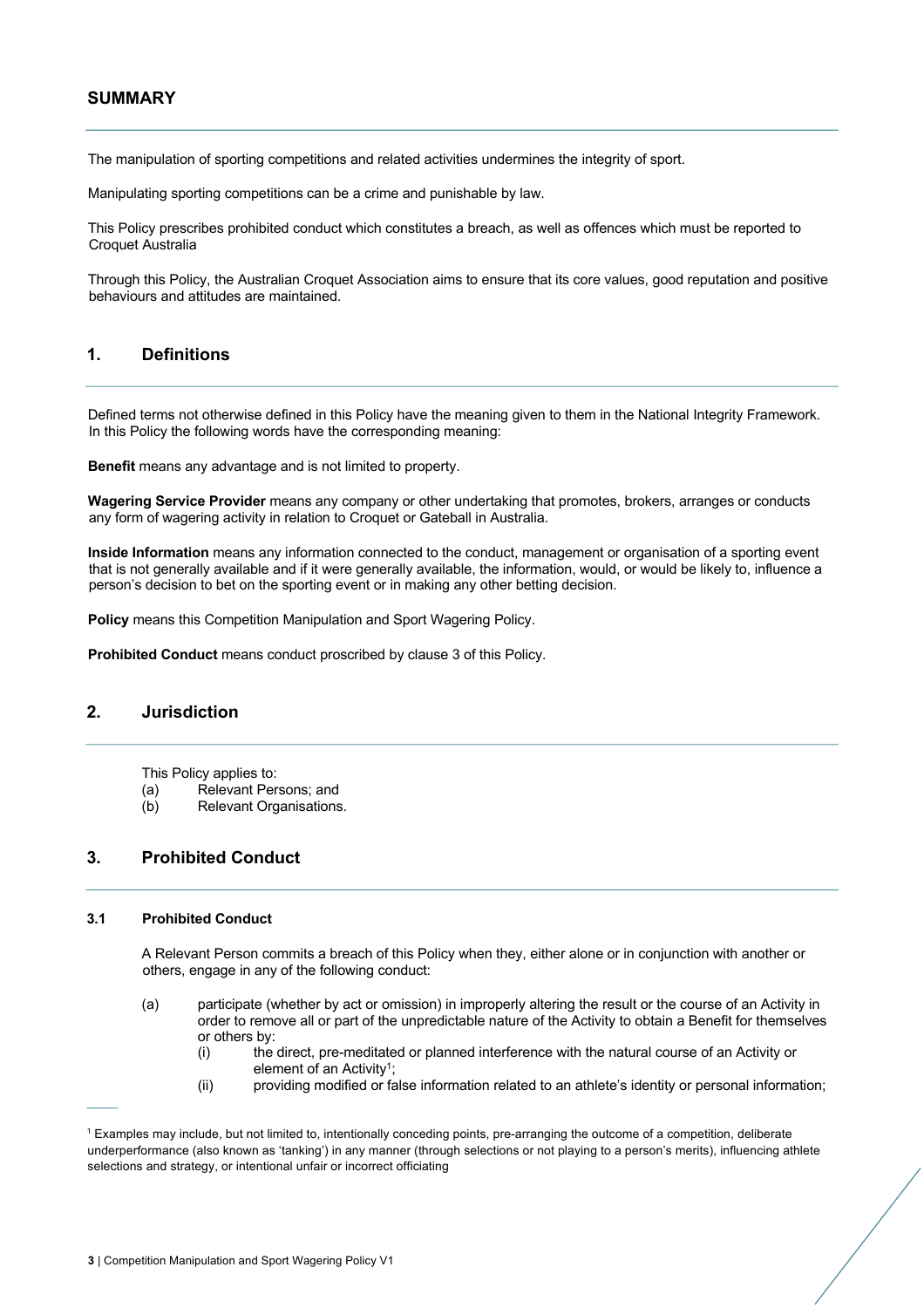- (iii) intentionally modifying playing surfaces, equipment or athlete's physiology to improperly influence the natural course of the event<sup>2</sup>; or
- (iv) providing or receiving any Benefit that might reasonably be expected to bring the Relevant Person, the Australian Croquet Association, Croquet or Gateball into disrepute;
- (b) bet, or enter into any other form of financial speculation on any Activity, or on any incident or occurrence in an Activity, connected with the Australian Croquet Association whether or not they are participating in the Activity. For the avoidance of doubt:
	- (i) any bets placed by a betting syndicate or group, such as a 'punter's club', of which the Relevant Person is a member;
	- (ii) an interest in any bet, including having someone else place a bet on their behalf; or

(iii) allowing another person to place a bet using a Relevant Person's account, shall be treated as if the bet was placed by the Relevant Person as an individual;

- (c) facilitate or assist with the making of a bet on any Activity or part of any Activity including communicating in any way, such as by using a mobile phone, computer or other electronic or other device, information that might give another person an unfair advantage if they were to engage in betting related to that information, other than as required as part of their official duties;
- (d) disclose Inside Information, other than as required as part of their official duties;
- (e) accept a Benefit to incite, cause or contribute to any breach of this Policy;
- (f) facilitate, assist, aid, abet, encourage, induce, cover-up or be complicit in any Prohibited Conduct;
- (g) attempt to engage in any conduct which would be Prohibited Conduct if successful; or
- (h) fail to promptly report to the Australian Croquet Association National Integrity Manager any of the matters listed in clause 4.1(a) and (b).

## **4. Obligations**

#### **4.1 Reporting**

 $\overline{\phantom{a}}$ 

- (a) A Relevant Person must, where permitted by law, promptly notify the Australian Croquet Association National Integrity Manager if he or she:
	- (i) is interviewed as a suspect, charged, or arrested by a law enforcement body in respect of conduct that falls with the definition of Prohibited Conduct;
	- (ii) has been approached by another person to engage in Prohibited Conduct;
	- (iii) knows or reasonably suspects that another person has engaged in Prohibited Conduct, or has been approached to engage in Prohibited Conduct; or
	- (iv) has received or is aware or reasonably suspects that another person has received, actual or implied threats of any nature in relation to any past or proposed Prohibited Conduct.
- (c) A Relevant Person has a continuing obligation to report any new knowledge or suspicion regarding any Prohibited Conduct under this Policy, even if the Relevant Person's prior knowledge or suspicion has already been reported.
- (d) Notification by a Relevant Person under this clause 4.1 may be made verbally or in writing by the Relevant Person and may be made anonymously if there is a genuine concern of reprisal. A Relevant Person who makes a report anonymously is responsible for keeping a record that will allow them to confirm that they have met their obligations under clause 4.1(a).

 $2$  For the avoidance of doubt, this does not include any matters dealt with under other relevant policies relating to anti-doping, eligibility, gender identity or selection criteria.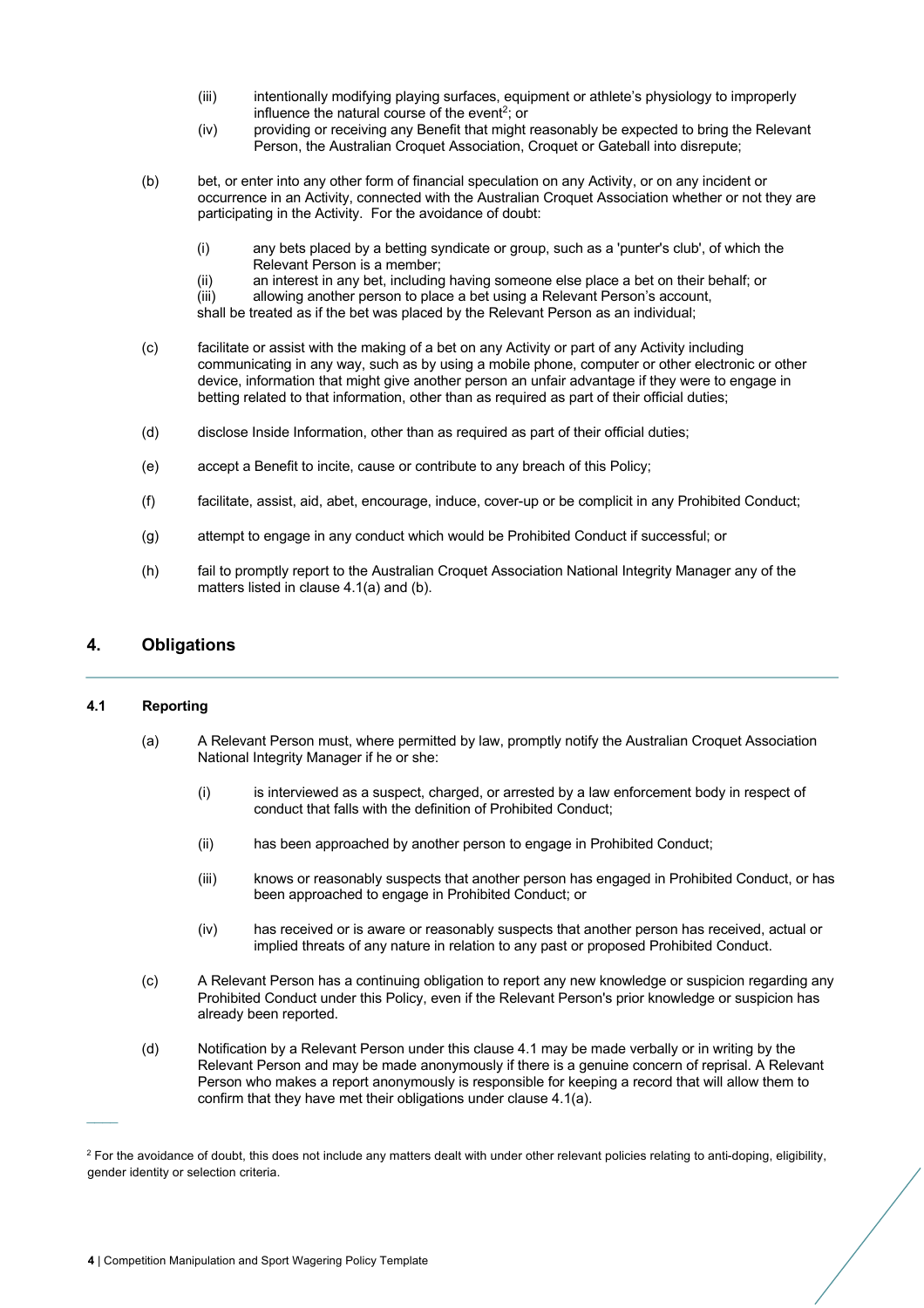(e) The Australian Croquet Association and Relevant Persons should be aware of relevant Commonwealth, State and Territory legal requirements to report criminal activity in relation to the manipulation of sporting competitions (match-fixing) and Inside Information.

#### **4.2 Information sharing**

- (a) The Australian Croquet Association and Sport Integrity Australia may share information (including Personal Information as defined in the *Privacy Act 1998* (Cth)) at any time relating to Relevant Persons or Relevant Organisations with Wagering Service Providers, law enforcement agencies, government agencies or other sporting organisations to prevent, identify and investigate alleged Prohibited Conduct.
- (b) The Australian Croquet Association must share the following information with Sport Integrity Australia:
	- (i) Any notification received from a Relevant Person under clause 4.1; and
	- (ii) Any information received from Wagering Service Providers under clause 4.3.
- (c) In sharing information, the Australian Croquet Association will remain bound by the legal obligations contained in the *Privacy Act 1998* (Cth) and Croquet Australia's Privacy Policy.

#### **4.3 Monitoring by Wagering Service Providers**

- (a) Relevant Persons must disclose information to the Australian Croquet Association and Sport Integrity Australia regarding all of their commercial agreements, interests, and connections with Wagering Service Providers. For the avoidance of doubt, this does not include the disclosure of accounts that Relevant Persons may hold with Wagering Service Providers.
- (b) The Australian Croquet Association will work with Wagering Service Providers to ensure the ongoing integrity of Activities under the auspices of Croquet Australia and Croquet Organisations.
- (c) The Australian Croquet Association or Sport Integrity Australia may request Wagering Service Providers to monitor and conduct regular audits of their databases and records to monitor the incidents of suspicious betting transactions (including single or multiple betting transactions or market fluctuations) that may indicate or tend to indicate that Relevant Persons have engaged in Prohibited Conduct under this Policy.
- (d) To enable the Wagering Service Provider to conduct such audits, the Australian Croquet Association may, from time to time and subject to any terms and conditions imposed by the Australian Croquet Association (including in relation to confidentiality and privacy), provide to Wagering Service Providers details of Relevant Persons who are precluded by this Policy from engaging in Prohibited Conduct.
- (e) Wagering Service Providers may provide the Australian Croquet Association with regular written reports on incidents of suspicious betting transactions (including single or multiple betting transactions or market fluctuations) that may indicate or tend to indicate that Relevant Persons have engaged in Prohibited Conduct.
- (f) All requests for information or provision of information by Sport Integrity Australia, the Australian Croquet Association or a Wagering Service Provider shall be kept strictly confidential and shall not be divulged to any third party or otherwise made use of, except where required by law or by this Policy, is permitted by the Australian Croquet Association or Wagering Service Provider, or where information is already in the public domain other than because of a breach of this Policy.

#### **4.4 Sponsorship within Croquet and Gateball**

- (a) The Australian Croquet Association may enter into a commercial arrangement with a Wagering Service Provider from time to time, subject to any applicable legislative requirements.
- (b) A Relevant Organisation may enter into a commercial arrangement with a Wagering Service Provider with the written consent of the Australian Croquet Association. Such consent may be withheld at the discretion of the Australian Croquet Association where the proposed commercial arrangement:
	- (i) conflicts with an existing commercial arrangement made between the Australian Croquet Association and a Wagering Service Provider(s); and/or